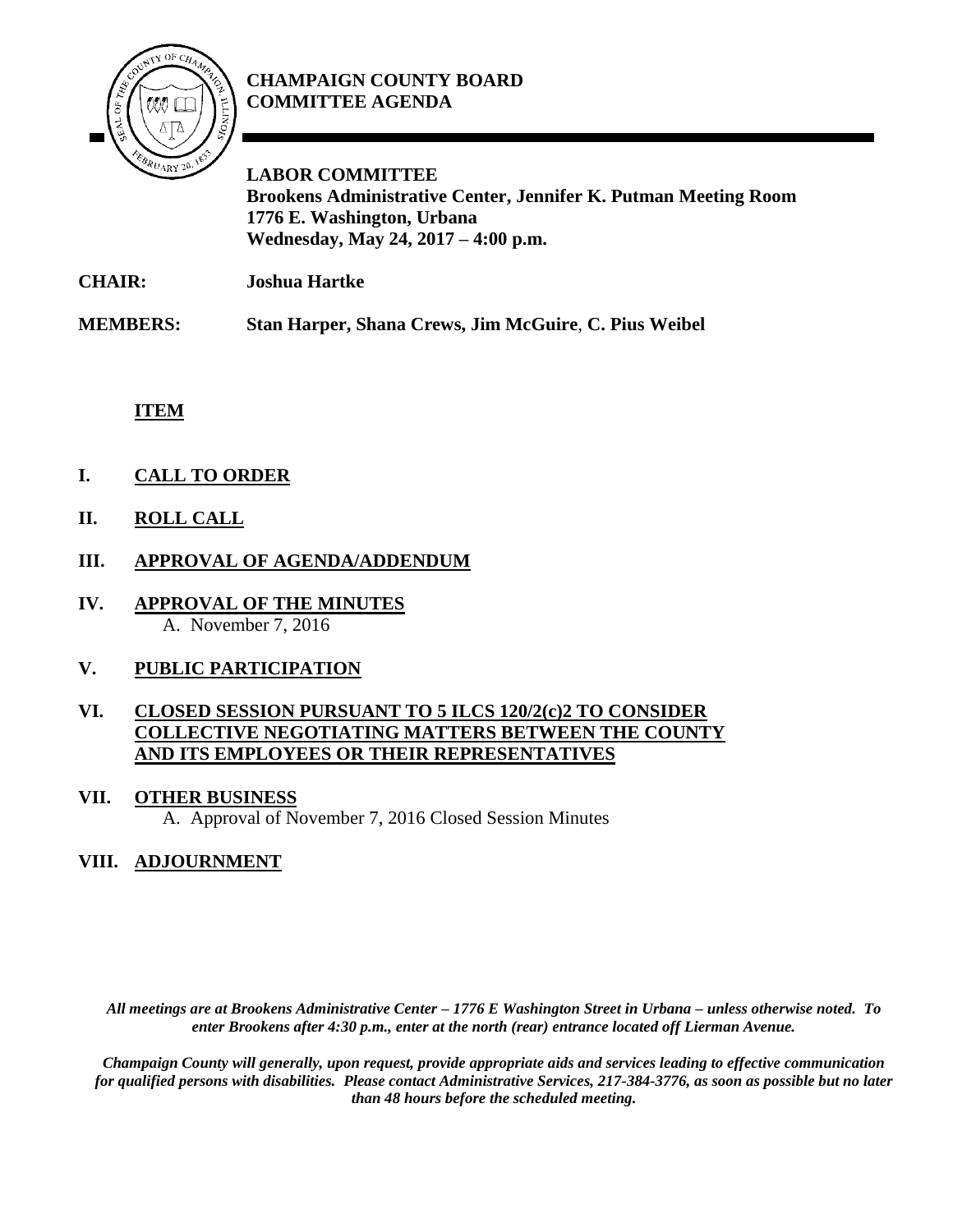| 1<br>$\overline{2}$<br>3   | <b>CHAMPAIGN COUNTY BOARD</b><br><b>COMMITTEE MINUTES</b><br><b>LABOR COMMITTEE</b><br>Monday, November 7, 2016<br>Brookens Administrative Center, Jennifer K. Putman Meeting Room<br>1776 E. Washington St., Urbana                                                                                              |                                                                                |  |
|----------------------------|-------------------------------------------------------------------------------------------------------------------------------------------------------------------------------------------------------------------------------------------------------------------------------------------------------------------|--------------------------------------------------------------------------------|--|
| 4<br>5<br>6<br>7<br>8<br>9 |                                                                                                                                                                                                                                                                                                                   |                                                                                |  |
| 10                         | <b>MEMBERS PRESENT:</b>                                                                                                                                                                                                                                                                                           | Joshua Hartke (Chair), Christopher Alix, Stan Harper, Jim McGuire              |  |
| 11<br>12                   | <b>MEMBERS ABSENT:</b>                                                                                                                                                                                                                                                                                            | Shana Harrison                                                                 |  |
| 13<br>14<br>15<br>16       | <b>OTHERS PRESENT:</b>                                                                                                                                                                                                                                                                                            | Kay Rhodes (Administrative Assistant), Rick Snider (County Adminis-<br>trator) |  |
| 17                         | <b>Call to Order</b>                                                                                                                                                                                                                                                                                              |                                                                                |  |
| 18<br>19                   | Hartke called the meeting to order at 4:30 p.m.                                                                                                                                                                                                                                                                   |                                                                                |  |
| 20<br>21<br>22             | <b>Roll Call</b>                                                                                                                                                                                                                                                                                                  |                                                                                |  |
| 23<br>24                   | Alix, Hartke, Harper, and McGuire were present, establishing the presence of a quorum.                                                                                                                                                                                                                            |                                                                                |  |
| 25                         | <b>Approval of Agenda/Addendum</b>                                                                                                                                                                                                                                                                                |                                                                                |  |
| 26<br>27<br>28<br>29       | MOTION by Alix to approve the agenda; seconded by McGuire. Motion carried with unan-<br>imous support.                                                                                                                                                                                                            |                                                                                |  |
| 30                         | <b>Approval of Minutes</b>                                                                                                                                                                                                                                                                                        |                                                                                |  |
| 31<br>32<br>33<br>34       | <b>MOTION</b> by Alix to approve the minutes of October 3, 2016; seconded by McGuire. Motion<br>carried with unanimous support.                                                                                                                                                                                   |                                                                                |  |
| 35                         | <b>Public Participation</b>                                                                                                                                                                                                                                                                                       |                                                                                |  |
| 36<br>37<br>38             | There was no public participation.                                                                                                                                                                                                                                                                                |                                                                                |  |
| 39<br>40<br>41             | CLOSED SESSION PURSUANT TO 5 ILCS 120/2(c) 2 TO CONSIDER COLLECTIVE NEGO-<br>TIATING MATTERS BETWEEN THE COUNTY AND ITS EMPLOYEES OR THEIR REP-<br><b>RESENTATIVES</b>                                                                                                                                            |                                                                                |  |
| 42<br>43<br>44<br>45       | <b>MOTION</b> by Alix to enter into closed session pursuant to 5 ILCS $120/2(c)$ 2 to consider col-<br>lective negotiating matters between Champaign County and its employees or their representatives. He<br>further moved that the following individuals remain present: County Administrator and the Recording |                                                                                |  |